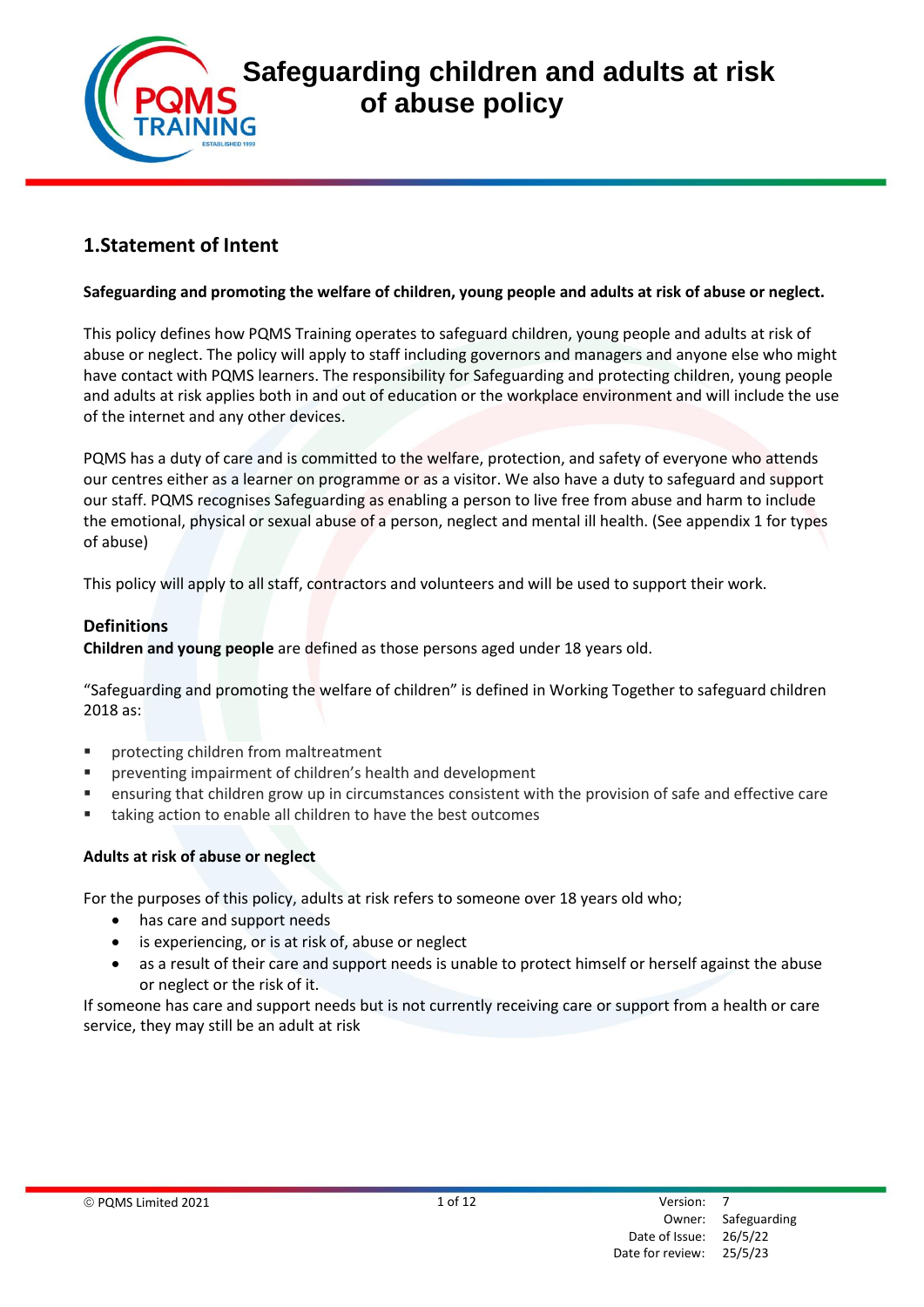# **2. Safeguarding policy**

PQMS has a zero-tolerance approach to abuse. PQMS has a duty for the care and protection of adults who are at risk. It also recognises its responsibilities for the safety and care of children under the Children Act.

PQMS is committed to promoting wellbeing, preventing harm and responding effectively to concerns.

# **3. Our Commitments**

- We have robust systems to keep all children, young people and adults at risk safe from harm
- We raise awareness of our Safeguarding duties with learners at induction and throughout their programme
- We promote a positive, safe and effective culture where staff and learners are able to raise concerns confidently
- We ensure checks for suitability to work at PQMS are carried out prior to employment
- Staff complete timely and mandatory induction and training which includes Safeguarding
- We have a whistleblowing procedure and code of conduct
- All Safeguarding concerns will be logged on 'Myconcern' however they are made
- We have a Safeguarding lead and team, who are responsible for the coordination and management of Safeguarding
- The Safeguarding team will meet regularly to promote best practice
- We display information about Safeguarding around our centres and on our website
- PQMS works with partners to stop abuse where it is happening and prevent abuse where there is a risk that is may occur.
- Employers are advised of their responsibilities for the safety of their employee

# **4. Reporting a concern**

If you suspect that someone is being abused or if a disclosure is made, you must report this to the Safeguarding team where possible within 2 hours. This should be done through 'Myconcern' but can also be reported via [Safeguarding@pqms.ie,](mailto:safeguarding@pqms.ie) or by contacting any of the Safeguarding team directly (Appendix 2). If the concern is urgent, then please contact a member of the Safeguarding team by phone instead of/ as well as through Myconcern.

When dealing with any concern you must not promise confidentiality as you will need to pass this information to the Safeguarding team. PQMS may also pass this information to partner organisations including but not limited to local Safeguarding partners, social workers and the police.

You must ensure that you take a factual record of the disclosure or concern. This will include:

- The date
- The time
- The name of the person you are concerned about
- The name of the complainant (if different from above)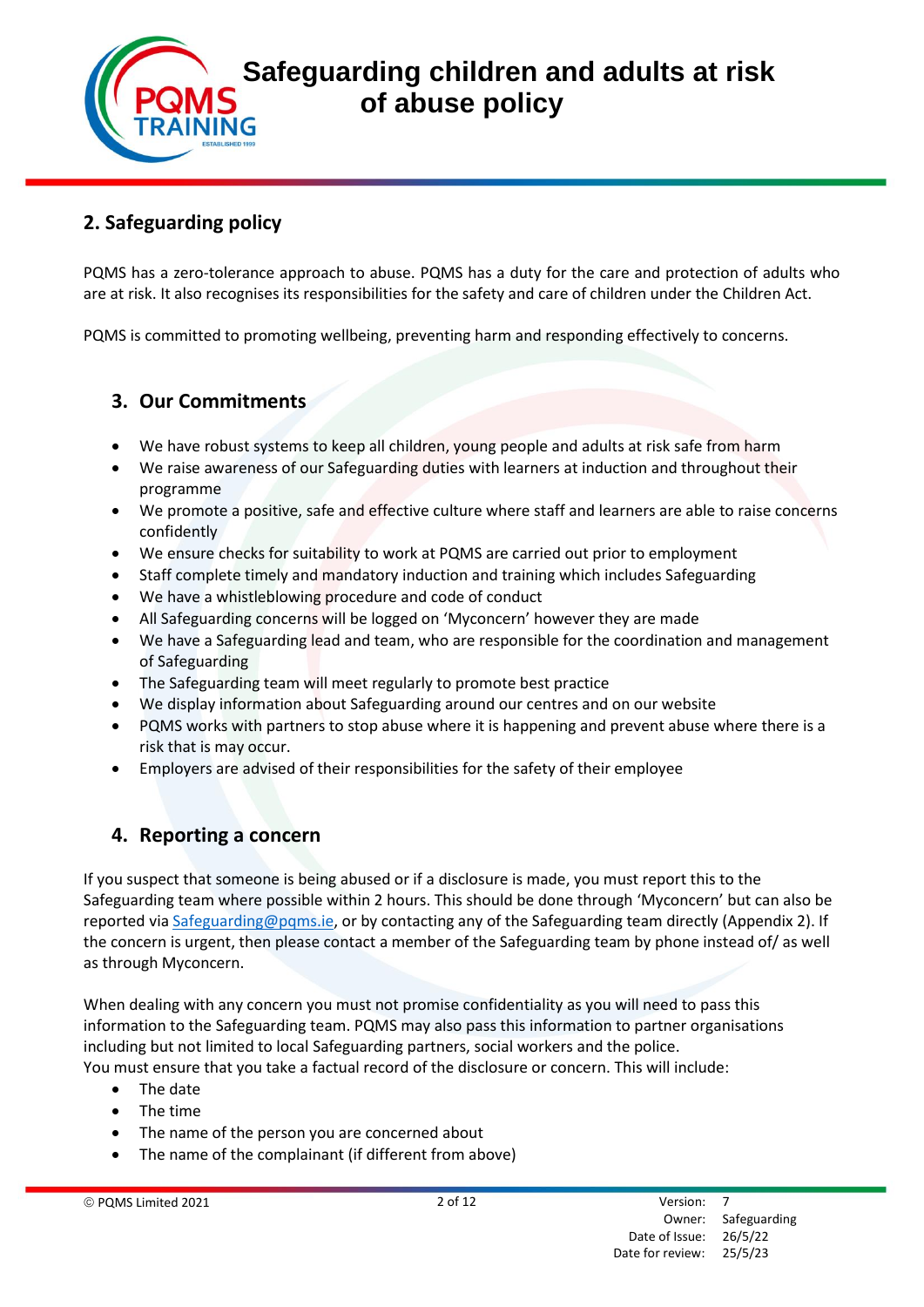- The place where the alleged abuse happened
- Basic details of the concern (if it is a reported concern, you should use the words as far as possible of the person making the complaint)
- A description of any injuries you have seen

You must not ask any leading questions. Examples of leading questions may start with 'isn't it true that', or 'isn't it a fact' or won't you admit' or 'wouldn't you agree'

You must not put yourself or anyone else in a vulnerable position, which may include starting to investigate yourself or visiting someone you might think is in danger.

You will need to add a report to 'Myconcern', if you haven't already done so and where possible within 24 hours of the disclosure.

The Safeguarding team will investigate any claim with appropriate external parties. It is not your responsibility to investigate the concern.

Any Safeguarding concern must not be discussed with anyone internally or externally to PQMS other than as required by the Safeguarding team.

Please note that consent will be sought from the person who the concern is raised about, in accordance with the details in appendix 3

# **5. Safeguarding Team actions**

A member of the Safeguarding team will deal with any concern in an appropriate manner.

Any Safeguarding concern raised through Myconcern will be dealt with by a member of the Safeguarding team where possible, within the first 24 hours of the concern being raised.

Once the concern has been received, a member of the Safeguarding team may contact you for additional information or actions that need to be taken. Please follow their instruction and act on this within any deadlines set.

A detailed trail of the concern will be recorded securely by the Safeguarding team.

# **6. Residential Safeguarding**

PQMS will have additional Safeguarding procedures in place for learners who stay away from home as part of their programme. Learners have a welfare card in their induction pack which details important contact numbers in case of any concern and/or emergency.

Employers are advised of their responsibilities for the safety of their employee when staying away from home including

- Informing PQMS of selected accommodation
- Checking that those learners sharing rooms are allocated appropriately including those over 18 years not sharing with learners under 18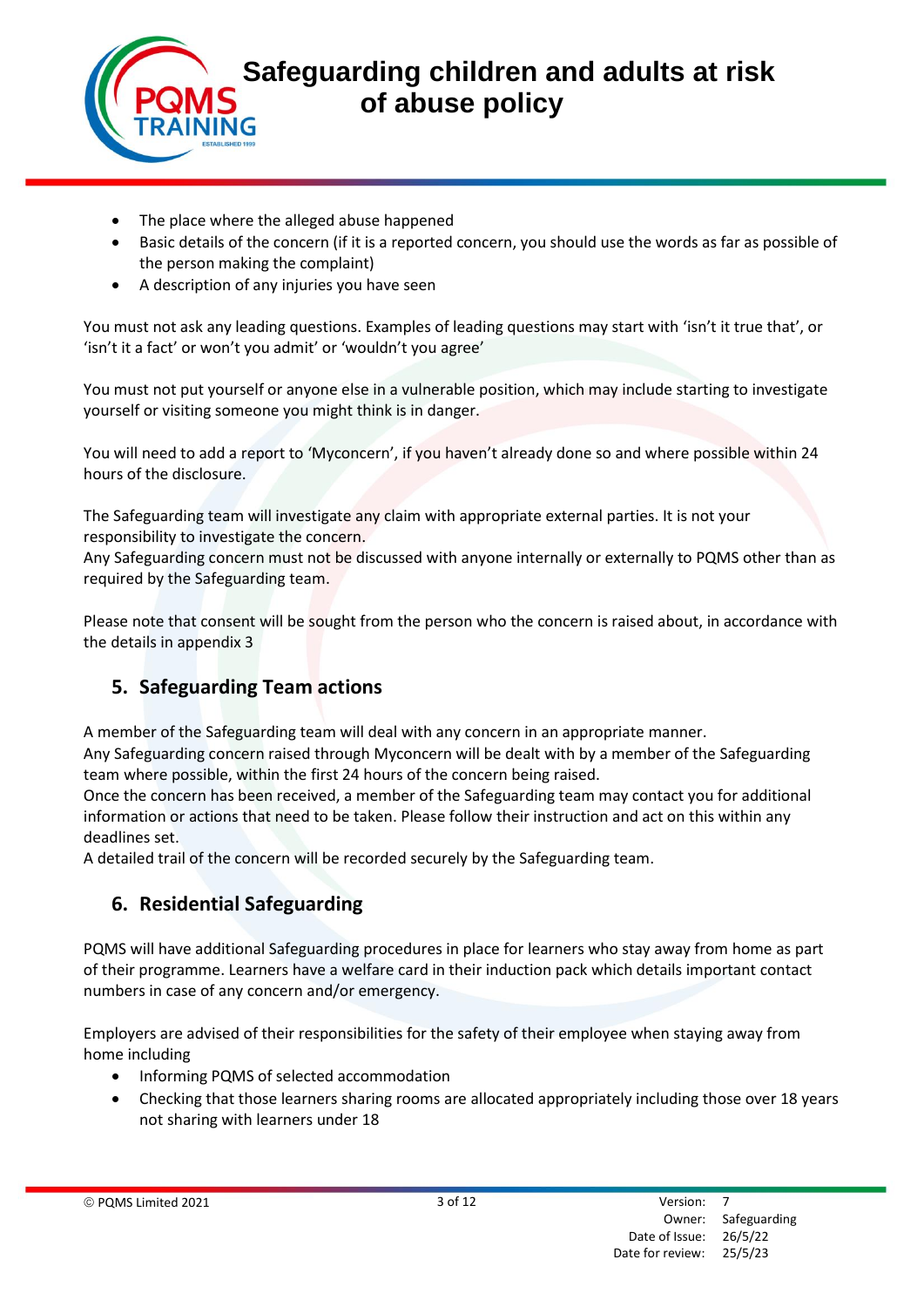# **7. How allegations of abuse will be dealt with**

# **Allegations against a PQMS staff member**

Any allegation of abuse or any concerns raised against a PQMS staff member will be treated seriously. When dealing with any such allegation, we will do so with an open mind and recognise that the allegation may or may not be true. The allegation will be referred to the alleged person's line manager, the Safeguarding lead and the Human Resources (HR) manager as appropriate The allegation will be dealt with through the following procedure:

On receipt of the allegation, the Safeguarding lead will record all the relevant information on Myconcern. The Safeguarding lead will inform the HR manager and the alleged person's line manager who will initiate and refer to the company disciplinary process as necessary.

Advice will be sought from social services and/or the Local Authority Designated Officer (LADO) as to what action needs to be taken which may or may not include suspension. Once the referral has been made, then any subsequent investigation that is made from an outside party will take precedence over any PQMS disciplinary procedure.

If the staff member is dismissed or resigns before any disciplinary procedure is completed, they will be advised that it is PQMS's duty to inform the disclosure and barring service of the situation.

## **Allegations against a member of the public**

On receipt of the allegation, the Safeguarding lead will record all the relevant information on Myconcern. The Safeguarding lead will decide whether a referral to specialist support is needed which may include Safeguarding partners, Channel and /or any others as appropriate. If a referral is made, we will require consent from the child/young person/adult at risk if they are deemed competent to give it. Although it is best practice to have consent for a referral, they may be situations that warrant a referral without consent

## **Allegations of Peer-on-Peer abuse**

All staff should be aware that children can abuse their peers (often referred to as peer-on-peer abuse). This is most likely to include, but may not be limited to;

- Bullying (including cyberbullying)
- Physical abuse such as hitting, kicking, shaking, biting, hair pulling, or otherwise causing physical harm
- Sexual violence, such as rape, assault by penetration and sexual assault
- Sexual harassment, such as sexual comments, remarks, jokes and online sexual harassment, which may be stand-alone or part of a broader pattern of abuse
- Up-skirting, which typically involves taking a picture under a person's clothing obtain sexual gratification, or cause the victim humiliation, distress or alarm
- Nude image sharing (also known as youth produced sexual imagery)
- Initiation/hazing type violence and ritual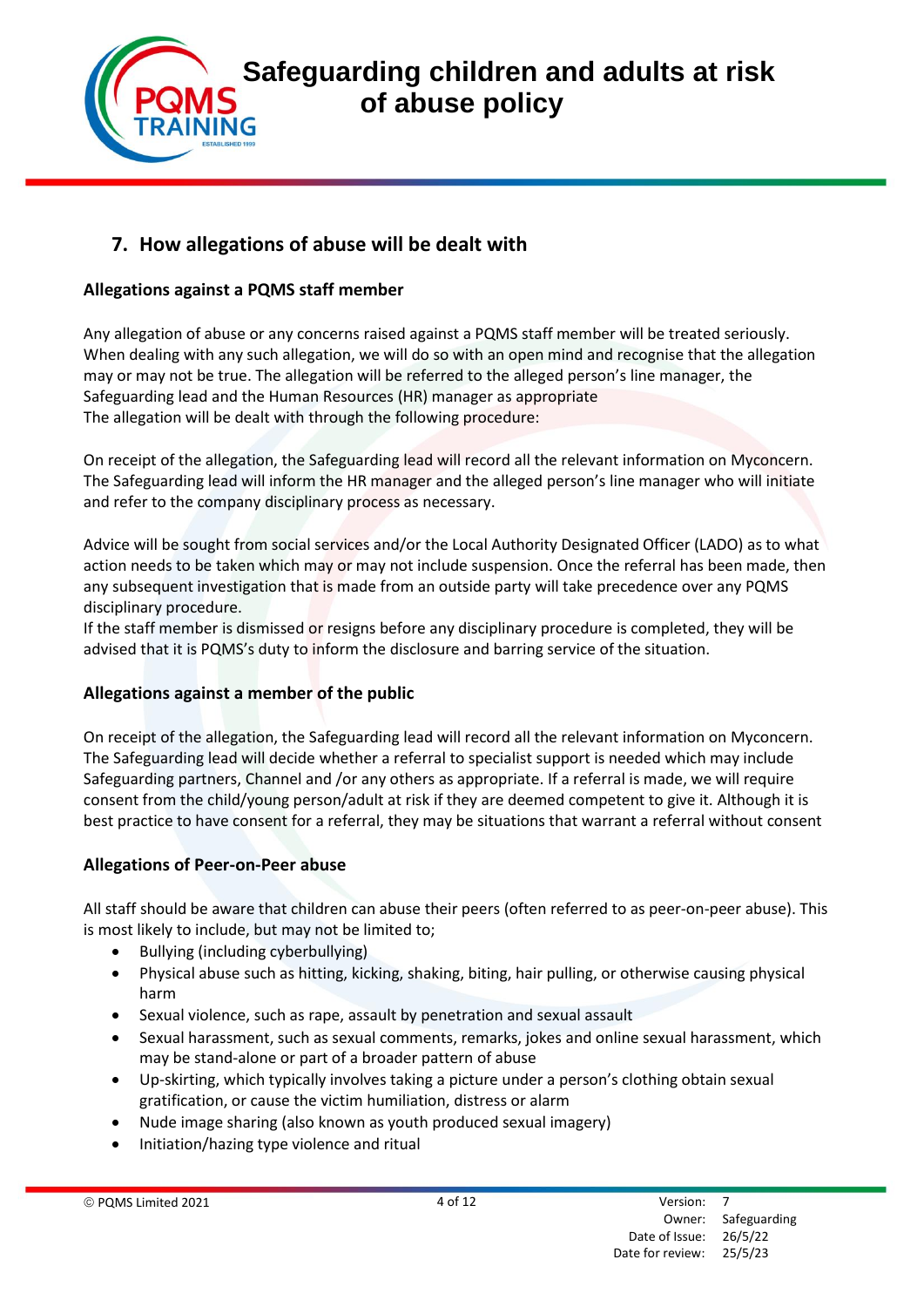

Use of any derogatory language

If an allegation of abuse is made, you must report this to the Safeguarding team where possible within 2 hours. This should be done through 'Myconcern' but can also be reported vi[a Safeguarding@pqms.ie,](mailto:safeguarding@pqms.ie) or by contacting any of the Safeguarding team directly. If the concern is urgent, then please contact a member of the Safeguarding team by phone instead of/ as well as through Myconcern.

Any Safeguarding concern raised through Myconcern will be dealt with by a member of the Safeguarding team where possible within the first 24 hours of the concern being raised.

Once the concern has been received, a member of the Safeguarding team may contact you for additional information or actions that need to be taken. Please follow their instruction and act on this within any deadlines set. The Safeguarding team will decide the most appropriate course of action.

#### **Other related documents**

We strongly recommend that other policies are read alongside this Safeguarding policy, to include:

Acceptable use of Technology policy Anti-bullying and harassment policy Cyberbullying policy Data protection policy Events with external people policy Health & Safety Policy Hotel stays for 16-18 year olds Online Safety Policy Prevent Policy Safer recruitment policy Staff behaviour code of conduct policy Whistleblowing policy

This policy will be reviewed annually.

Signed off CEO Liam Minehane

Lin Michan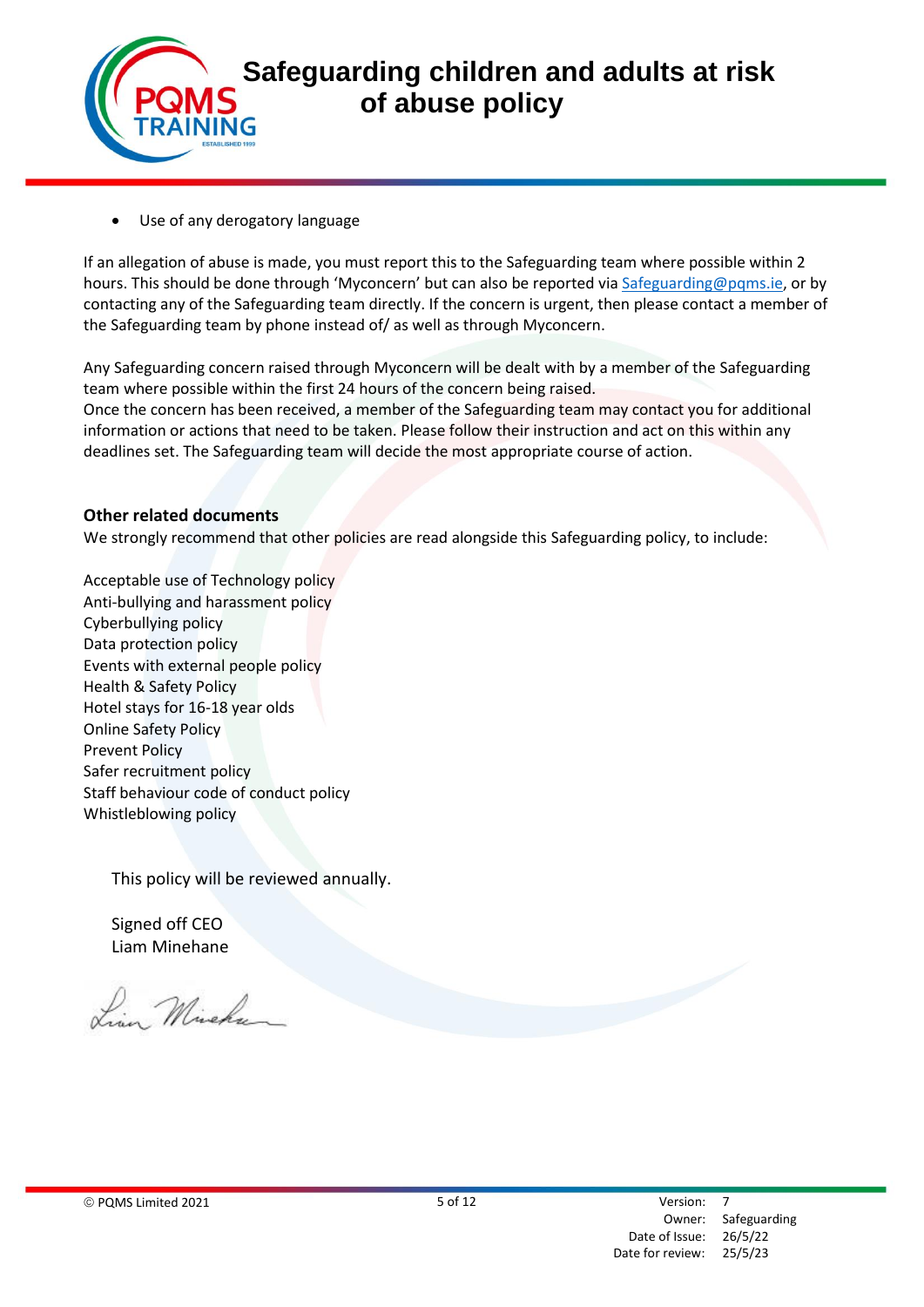

# **Appendix 1**

# **Types of Abuse**

# **Bullying (Inc. cyberbullying)**

Behaviour by groups or individuals repeated over time that intentionally hurts another individual or group either physically or emotionally (can be face to face, over text, through social media exchanges) *Indicators may be;* 

- Signs of physical abuse; bruising, welts, burns, scarring etc.
- Signs of emotional abuse; withdrawn, anxious, anger, excessive crying or nervousness
- Increased or reduced use of mobile/fixed communication devices for internet usage

# **Child Sexual Exploitation (CSE)**

A form of sexual abuse that involves the manipulation and/or coercion of young people, under the age of 18, into sexual activity in exchange for things such as money, gifts, accommodation, affection or status. It is not a choice made by the victims and the manipulation or 'grooming' process involves befriending children, gaining their trust and supplying, for ingestion, drugs and alcohol. These manipulations will often occur over a prolonged period of time, and also before the abuse begins. The abusive relationship between victim and perpetrator involves an imbalance of power which limits the victim's options. This form of abuse is often mistaken by victims and outsiders as consensual. Although it is true that the victim can be tricked into believing they are in a loving relationship, no person under the age of 18 can legally consent to being in a relationship.

# **Discriminatory abuse**

Discriminatory abuse is abuse aimed towards people with differences or perceived differences on the grounds of disability, gender and gender identity and reassignment, age, race, religion or belief, sexual orientation, and political beliefs.

It can include physical abuse/assault, sexual abuse/assault, financial abuse/theft, neglect and psychological abuse/harassment. It also includes verbal abuse and racist, sexist, homophobic or ageist comments, or jokes or any other form of harassment.

*Examples of discriminatory abuse can include;* 

- Verbal abuse, derogatory remarks or inappropriate use of language related to a protected characteristic
- Denying access to communication aids, not allowing access to an interpreter, signer or lip-reader
- Harassment or deliberate exclusion on the grounds of a protected characteristic
- Denying basic rights to healthcare, education, employment and criminal justice relating to a protected characteristic
- Substandard service provision relating to a protected characteristic

# **Domestic Abuse**

Is defined as an incident or pattern of incidents of controlling, coercive, threatening, degrading and violent behaviour, including sexual violence, in the majority of cases by a partner or ex-partner, but can also be by a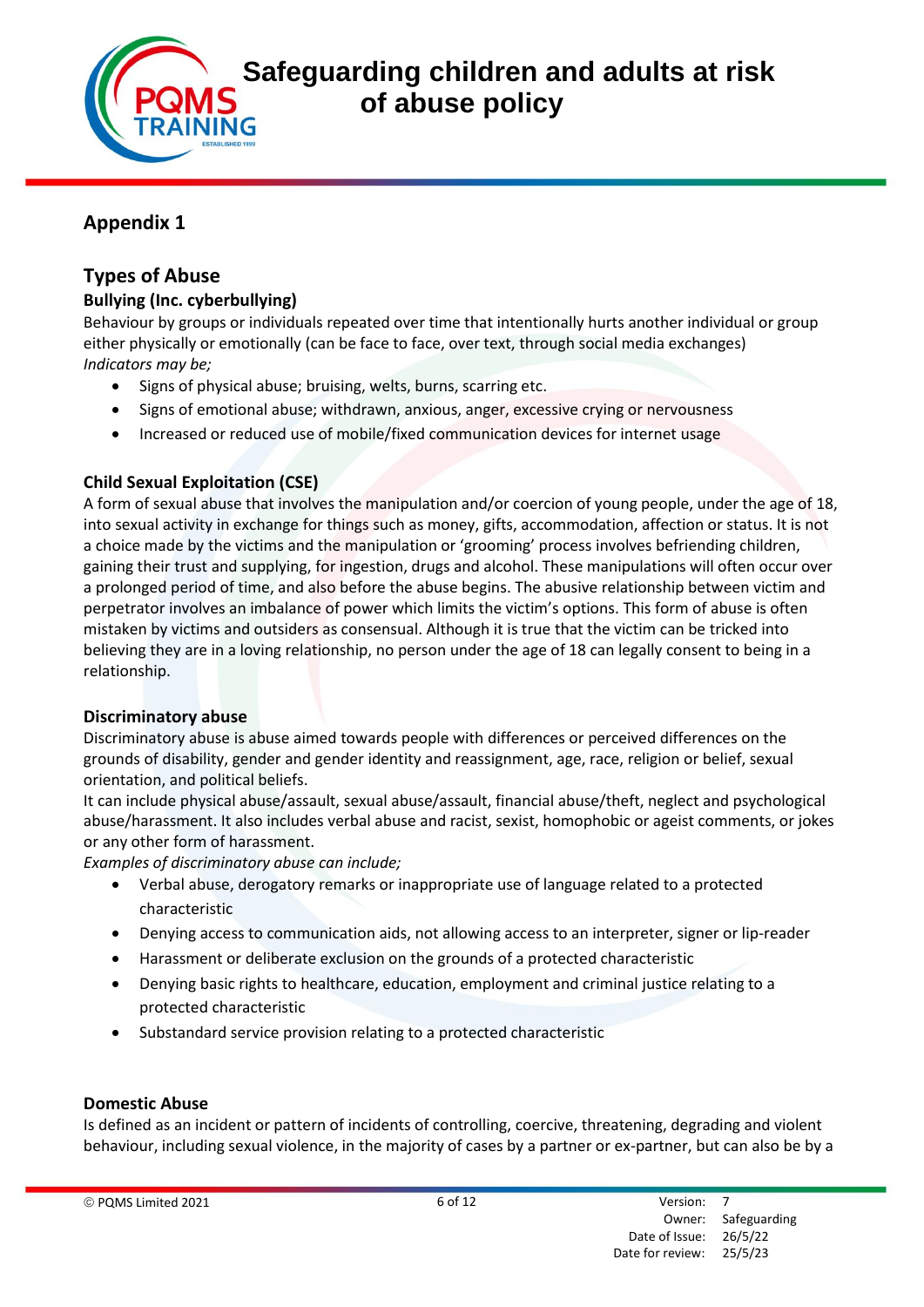family member or carer. Domestic abuse is very common. In the vast majority of cases, it is experienced by women and perpetrated by men. Domestic abuse can also include child to adult abuse. *Domestic abuse can include, but is not limited to;* 

- Coercive control (a pattern of intimidation, degradation, isolation and control with the use or threat of physical or sexual violence)
- Psychological and/or emotional abuse
- Physical or sexual abuse
- Financial abuse
- Harassment and stalking
- Online or digital abuse

# **Female Genital Mutilation (FGM)**

FGM is when a female's genitals are deliberately altered or removed for non-medical reasons. It's also known as 'female circumcision' or 'cutting' but has many other names. Female Genital Mutilation (FGM) is illegal in England and Wales under the FGM Act 2003 ("the 2003 Act"). It is a form of learner abuse and violence against women.

## **Financial or material abuse**

Financial abuse is when someone takes your money or belongings without asking and uses this for their personal gain. The Care Act 2014 describes 'financial abuse' as a type of abuse which includes **having money or other property stolen, being defrauded, being put under pressure in relation to money or other property and having money or other property misused**.

*Financial abuse may include;* 

- Someone taking or misusing someone else's money or belongings for their own gain
- Harming, depriving or disadvantaging the victim
- Controlling someone's purchases or access to money
- Staff or volunteers borrowing/accepting gifts or money from service users
- Being asked to sign or give consent to financial agreements when a person does not have the mental capacity to understand or give an informed consent

## **Forced Marriage (FM)**

Forced marriage is a marriage in which one or more of the parties is married without his or her consent or against his or her will. A forced marriage differs from an arranged marriage, where both parties will consent to the assistance of their parents or a third party (such as a matchmaker) in choosing a spouse. Forced marriage is a human rights abuse and a criminal offence. Both young men and women can be at risk in affected ethnic groups.

## **Emotional or Psychological abuse**

Emotional or Psychological abuse may start small but can quickly evolve into a systematic use of manipulation that can be frightening and threatening. Emotional or Psychological abuse is about purposely controlling the victim's freedom, and/or acting to undermine or isolate the victim. Psychological abuse can occur prior to physical, sexual, or other abuses. However, it can also happen at the same time. *Examples of psychological abuse;* 

• Belittling and name calling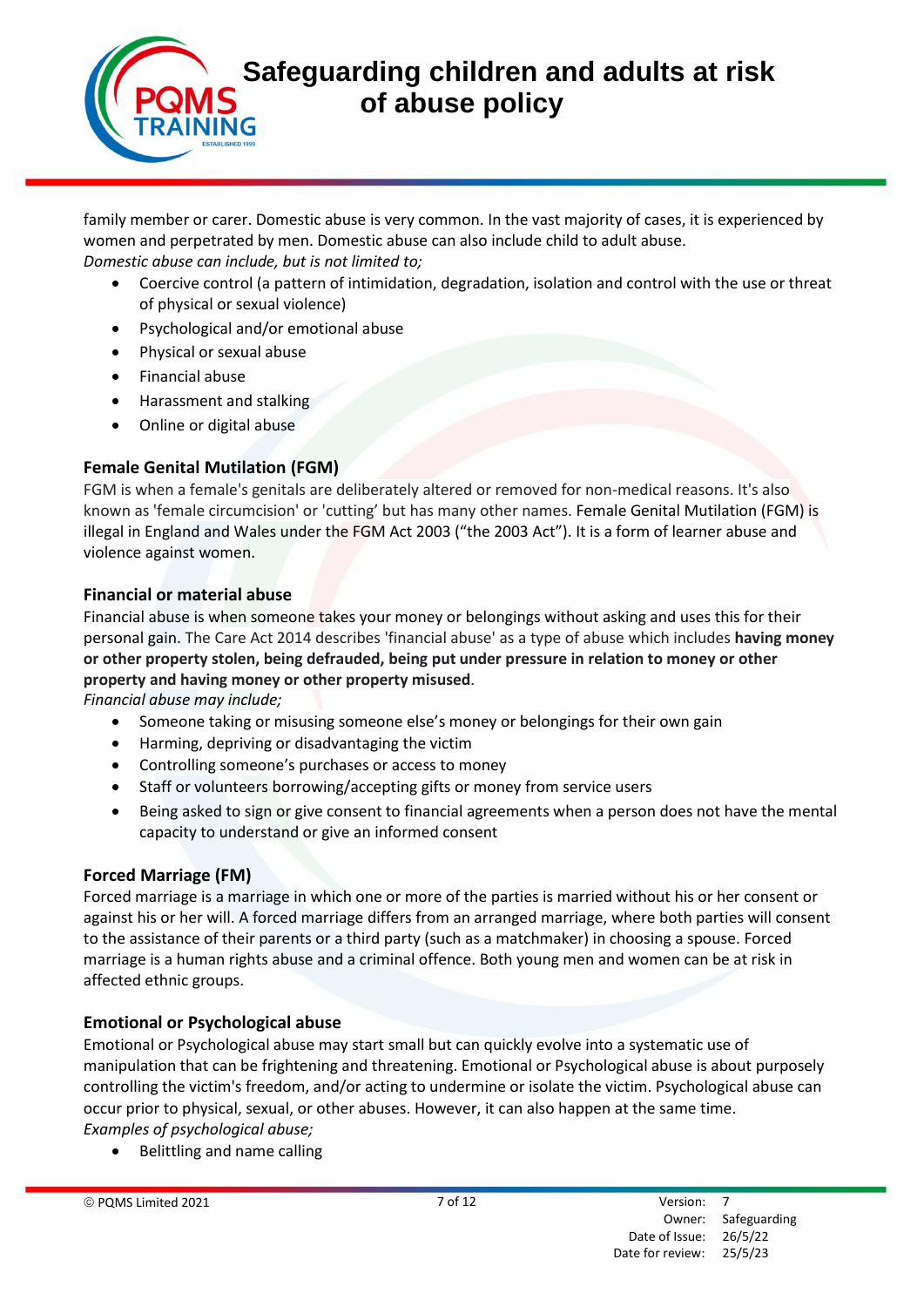- Constant criticism
- Threatening behaviour towards the victim or children in the relationship
- Unrealistic demands
- Not speaking to the victim for prolonged periods

#### **Gangs and youth violence**

Gangs where crime and violence are a core part of their identity. It can lead to increased anti-social behaviour and youth offending.

*Indicators may be;* 

- May have expensive items
- Change in behaviour and respect for others
- A change in social activities
- Social media interaction and a change in language used
- Evidence of gang tattoos; more or irregular choice of tattoos and in highly visible areas
- Carrying, or evidence of concealed weapons

#### **Mental ill health**

Mental ill health is the absence of psychological wellbeing and effective physical or psychological functioning. It affects how an individual copes and manages in times of adversity. *Indicators may be;* 

- Signs of emotional changes; withdrawn, anxious, anger, excessive crying or nervousness
- Loss of interest/ difficulty interacting
- Changes in behaviour or personal appearance
- Change in sleeping habits
- Appetite or weight changes
- Low energy

#### **Modern Slavery**

Modern slavery encompasses slavery, human trafficking, and forced labour and domestic servitude. 'Slave masters' use whatever means they have at their disposal to coerce, deceive and force individuals into a life of abuse, servitude and inhumane treatment. Modern slavery is about being exploited and completely controlled by someone else and being unable to leave.

*Someone is in slavery if they are;* 

- forced to work through coercion, or mental or physical threat
- owned or controlled by an 'employer,' through mental or physical abuse or the threat of abuse
- dehumanised, treated as a commodity or bought and sold as 'property'
- Physically constrained or have restrictions placed on their freedom of movement.

#### **Nude image sharing**

Previously termed sexting, nude image sharing is the sending of sexually explicit images through any electronic device including smartphones, tablets, laptops or mobiles. Nude image sharing has become a normalised activity, particularly in teenagers and is often not reported because of this.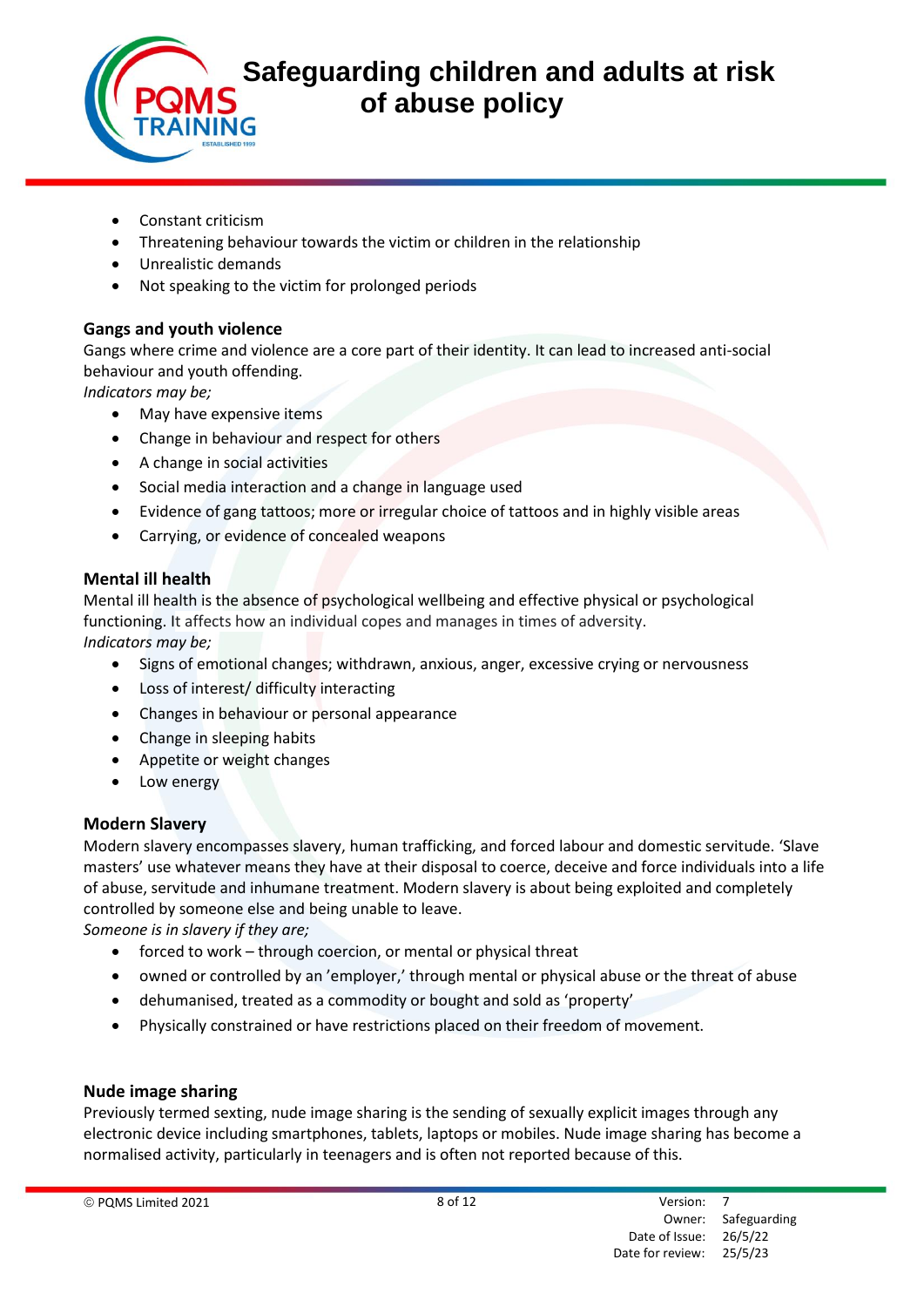#### **Radicalisation**

A process by which a person comes to support/ partake in terrorism and extremism (this can also include – political/ animal rights and ecological extremist). Extremism is ideology that is considered to be far outside the acceptable mainstream attitudes of society, including opposition to British values. *Indicators may be;* 

- isolating themselves from family and friends.
- talking as if from a scripted speech.
- unwillingness or inability to discuss their views.
- a sudden disrespectful attitude towards others.
- increased levels of anger.
- increased secretiveness, especially around internet use

#### **Self-Neglect abuse**

Self-neglect is any failure of an adult to take care of himself or herself that causes or is likely to cause, serious physical, mental or emotional harm or substantial damage to or loss of assets within a short period of time. *Self-neglect can happen as a result of an individual's choice of lifestyle, or the person may;* 

- be depressed,
- have poor health,
- have cognitive (memory or decision making) problems, or
- be physically unable to care for self.

#### *Self-neglect may include;*

- Living in unsanitary conditions
- Suffering from an untreated illness, disease or injury
- Suffering from malnutrition to such an extent that, without an intervention, the adult's physical or mental health is likely to be severely impaired.
- Creating a hazardous situation that will likely cause serious physical harm to the adult or others or cause substantial damage to or loss of assets, and
- Suffering from an illness, disease or injury that results in the adult dealing with his or her assets in a manner that is likely to cause substantial damage to or loss of the assets.

#### **Serious Violence**

The Serious Violence Strategy, which was introduced by the government in 2018, identifies offences such as homicides and knife and gun crimes as key factors which account for around one percent of all recorded crime. The impact of serious violent crime on individuals and the community is significant. Tackling serious violence is not a law enforcement issue alone; it requires a multiple- strand approach involving a range of partners across different sectors.

*The main areas that the Serious Violence Strategy focuses on are;* 

- Tackling county lines
- Early intervention and prevention
- Supporting communities and local partnerships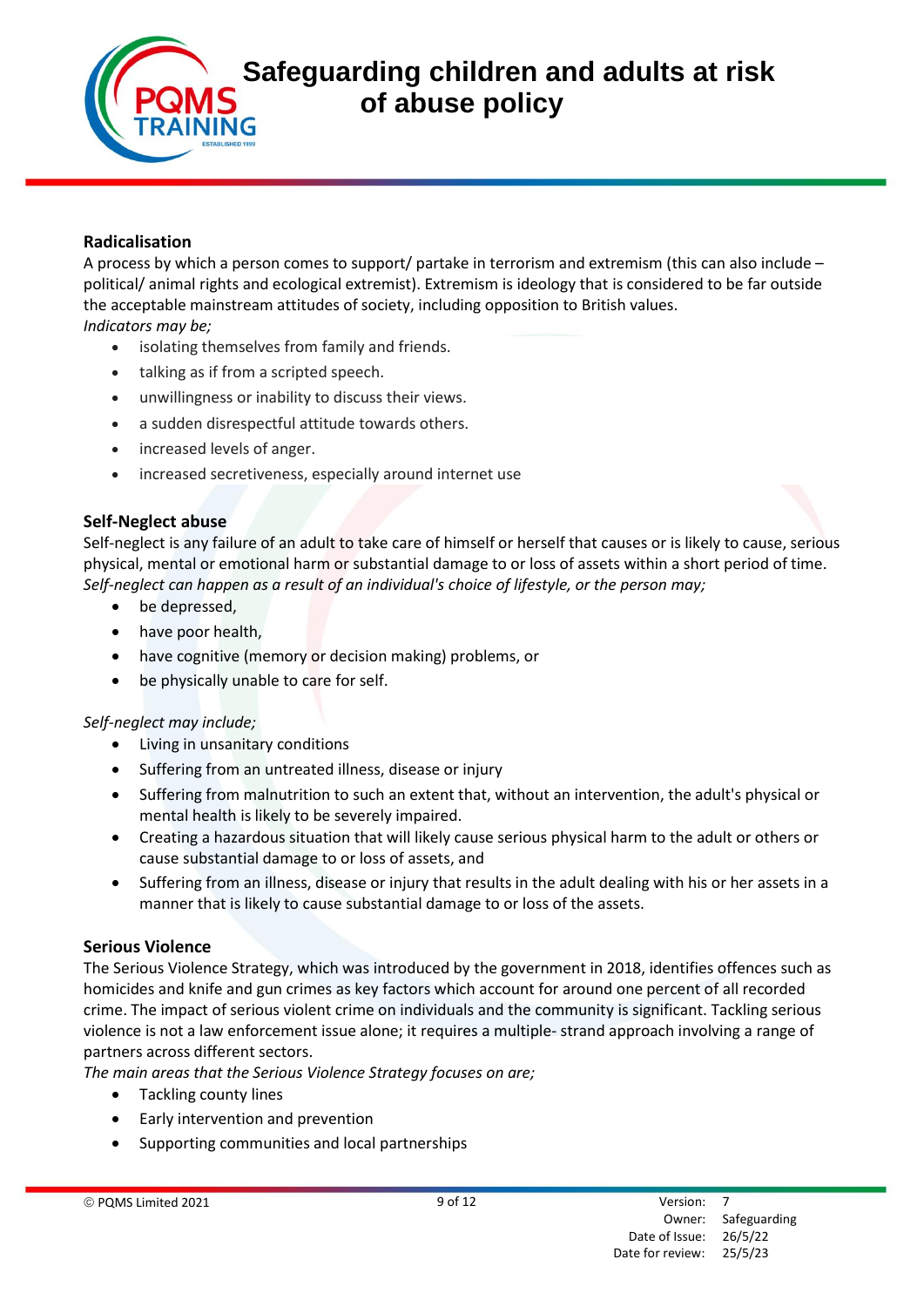

• Effective law enforcement and the criminal justice response

All staff should be aware of indicators which may signal that children are at risk from or are involved with serious violent crime.

*Indicators may include;* 

- Increased absence from school
- Relationships with older individuals or groups or a change in friend groups
- Significant decline in performance
- Signs of self-harm
- Significant change in wellbeing
- Signs of assault or unexplained injuries
- Unexplained gifts or new possessions

**All staff should familiarise themselves with the types of abuse that can occur and the reporting measures in place for any concerns.**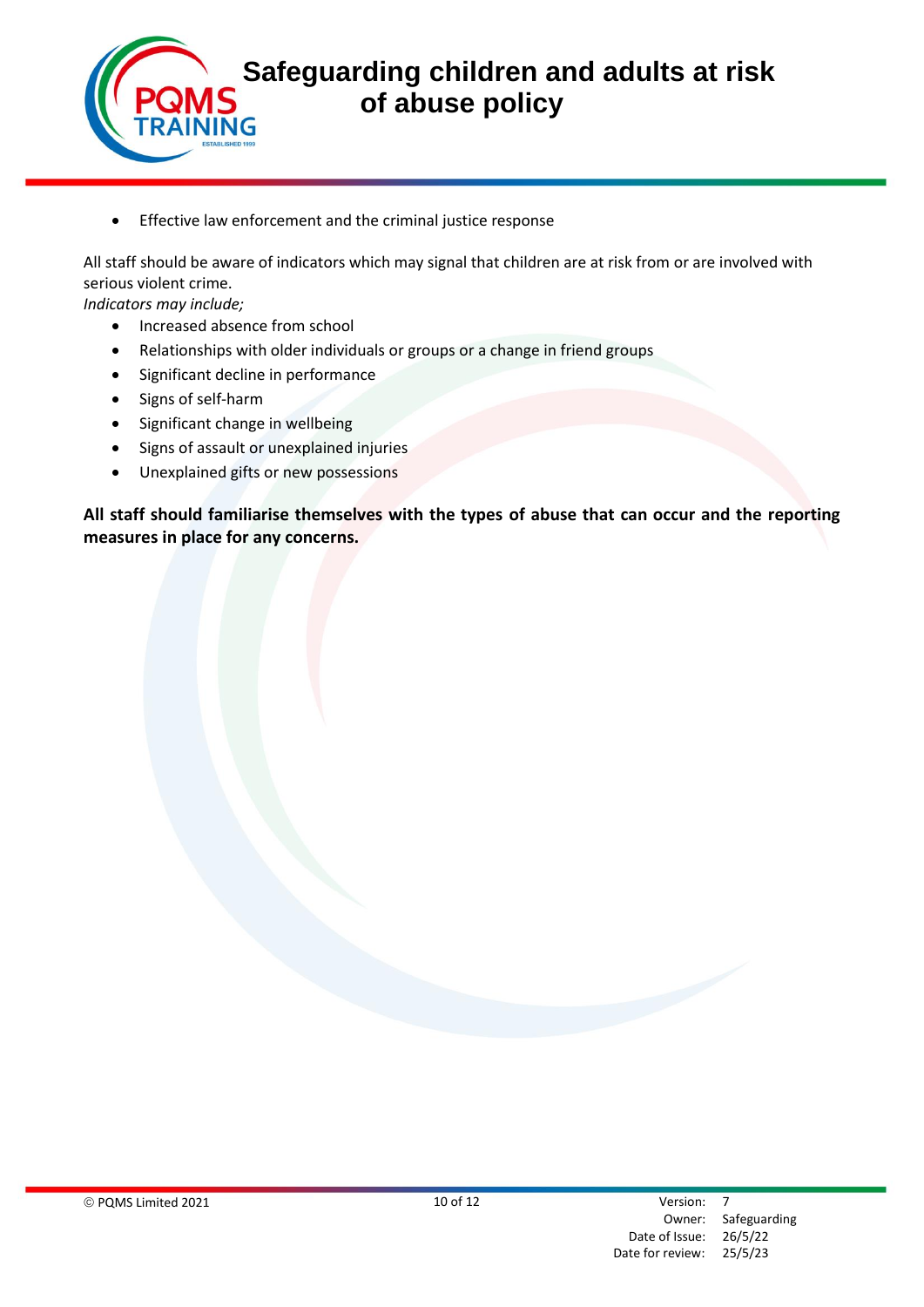

# **Safeguarding children and adults at risk**<br>*s* **of abuse policy of abuse policy**

# **Appendix 2**

| <b>Contact Name</b> | <b>Safeguarding Role</b> | <b>Email address</b> | <b>Contact phone number</b> |
|---------------------|--------------------------|----------------------|-----------------------------|
| <b>Bey Thomas</b>   | <b>DSL</b>               | bev@pqms.ie          | 07821 131174                |
| Dan Cavanagh        | DSO (Bury)               | danc@pqms.ie         | 02477 719819                |
| Gillian Goodlet     | DSO (Scotland)           | gillian@pqms.ie      | 01506 300942                |
| Michelle Tennant    | DSO (Bedworth)           | Michelle@pqms.ie     | 02476 316789                |
| <b>Sharon Amatt</b> | DSO (Apprenticeships)    | Sharon@pqms.ie       | 07941 891664                |

**Please note you can contact any of the safeguarding officers about any concern you have, regardless of location**